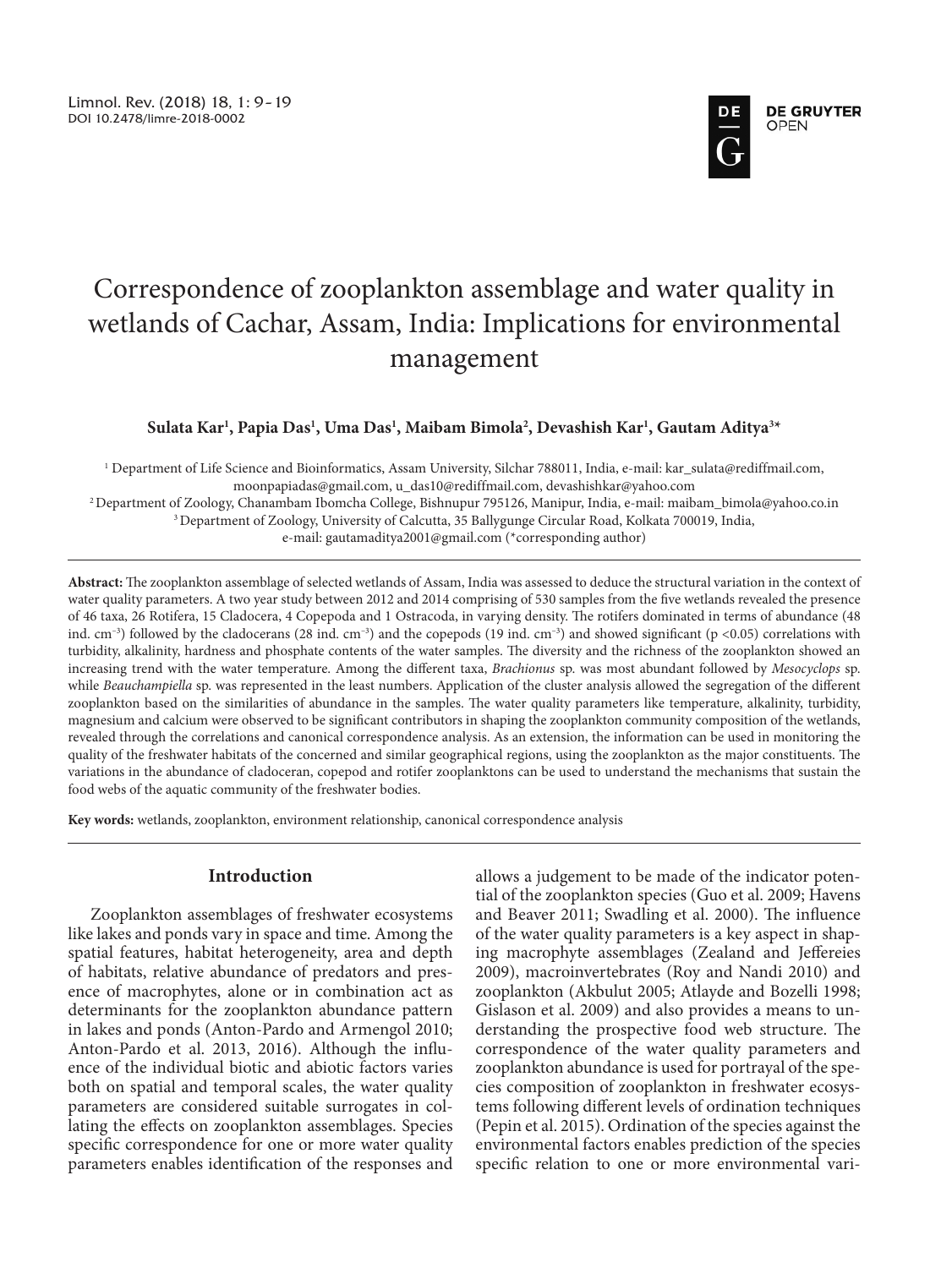ables (ter Braak and Verdonschot 1995; ter Braak and Smilauer 2002), and requires repeated monitoring of the concerned habitats (Pinto-Coelho et al. 2005; Wang et al. 2007). As an extension, the community structure and the prospective coexistence of multiple species can be deduced with corresponding affinity for one or more factors. These propositions are supported by different empirical studies that employed the zooplankton orientation against the environmental parameters (Benitez-Diaz Miron et al. 2014; Sharma et al. 2017).

In the Indian context, and particularly for the lakes and ponds of the Northeast India, several studies have been carried out in the recent past on the pattern of zooplankton assemblages. The zooplankton assemblages of canals (Smitha et al. 2013), dam (Shinde et al. 2012), lakes (Savitha and Yamakanamardi 2012), and ponds (Rajagopal et al. 2010), indicate a considerable level of diversity of rotifers, cladocerans and copepods on spatio temporal scales. In Northeast India, similar variations in the composition of zooplankton are observed for the beels, pats and anuas (Sharma 1998, 2005, 2007, 2009; 2011, 2014; Sharma and Sharma 2005, 2008, 2012), which are wetlands providing diverse ecosystem services for human well-being. In many such studies the relevance of the water quality parameters as a surrogate of environmental factors are considered (Sharma et al. 2017), and used for ordination of the zooplankton assemblages. Such observations provide significant information on the influence of the environmental features on zooplankton assemblages, which facilitates management of the water bodies with higher precision, both for commercial aquaculture and biomonitoring. Extending the effort to decipher the environmental quality as a determinant of the pattern of zooplankton assemblages, the present study elaborates the relationship of the environmental variables and the zooplankton assemblages of selected water bodies of Assam, India as model habitats. The water bodies selected for the study qualify as shallow lakes with seasonal cycles of changes in the water volume and the quality, which would predictably affect the zooplankton assemblages. The data on the water quality and the zooplankton species were obtained through continued monitoring over a period of two years and subsequently used for ordination to decipher the relationships among the multiple environmental variables and the zooplankton. The species composition and the functional roles of the major groups of zooplankton like Cladocera, Copepoda and Rotifera vary considerably with reference to habitat quality (Akbulut 2005; Atlayde and Bozelli 1998; Gislason et al. 2009; Anton-Pardo and Armengol 2010; Anton-Pardo et al. 2013, 2016). Ordination of zooplankton using both the generic level as well as major groups would help understand the relationships on both broad and finer scales of taxonomic resolution. While higher richness of the species may limit the ordination of the species on the finer scale, the group wise ordination may supplement the required information on a broader scale.

Information on zooplankton assemblages is useful for the sustenance and the management of the freshwater ecosystems. Since zooplankton is a crucial link between the producers and the higher order consumers like fish and crustaceans, monitoring of zooplankton assemblages would provide a clear picture of environmental quality and the conditions for ecosystem health and community organization on the whole. The results of the study will therefore be useful in understanding the composition of zooplankton assemblage in water bodies and a comparison with similar wetland habitats of the concerned region, useful for aquaculture (Sharma et al. 2016) or the preservation of wildlife (Sharma et al. 2017).

## **Materials and Methods**

## **Study sites**

The study was carried out on five freshwater wetlands viz., Madhura anua (24°50'27.6"N, 92°49'51.1"E), Salchapra anua (24°49'28.8"N, 92°39'43.9"E), Malini beel (24°49'33.1"N, 92°46'24.8"E), Sat beel (24°50'03.8"N, 92°49'21.4"E) and Narsingtola pond (24°49'36.6"N, 92°47'58"E) located in the Cachar district of Assam, India (Fig. 1), for two consecutive years between June 2012 and September 2014. The term anua means an ox-



Fig. 1. Geographical position of the study area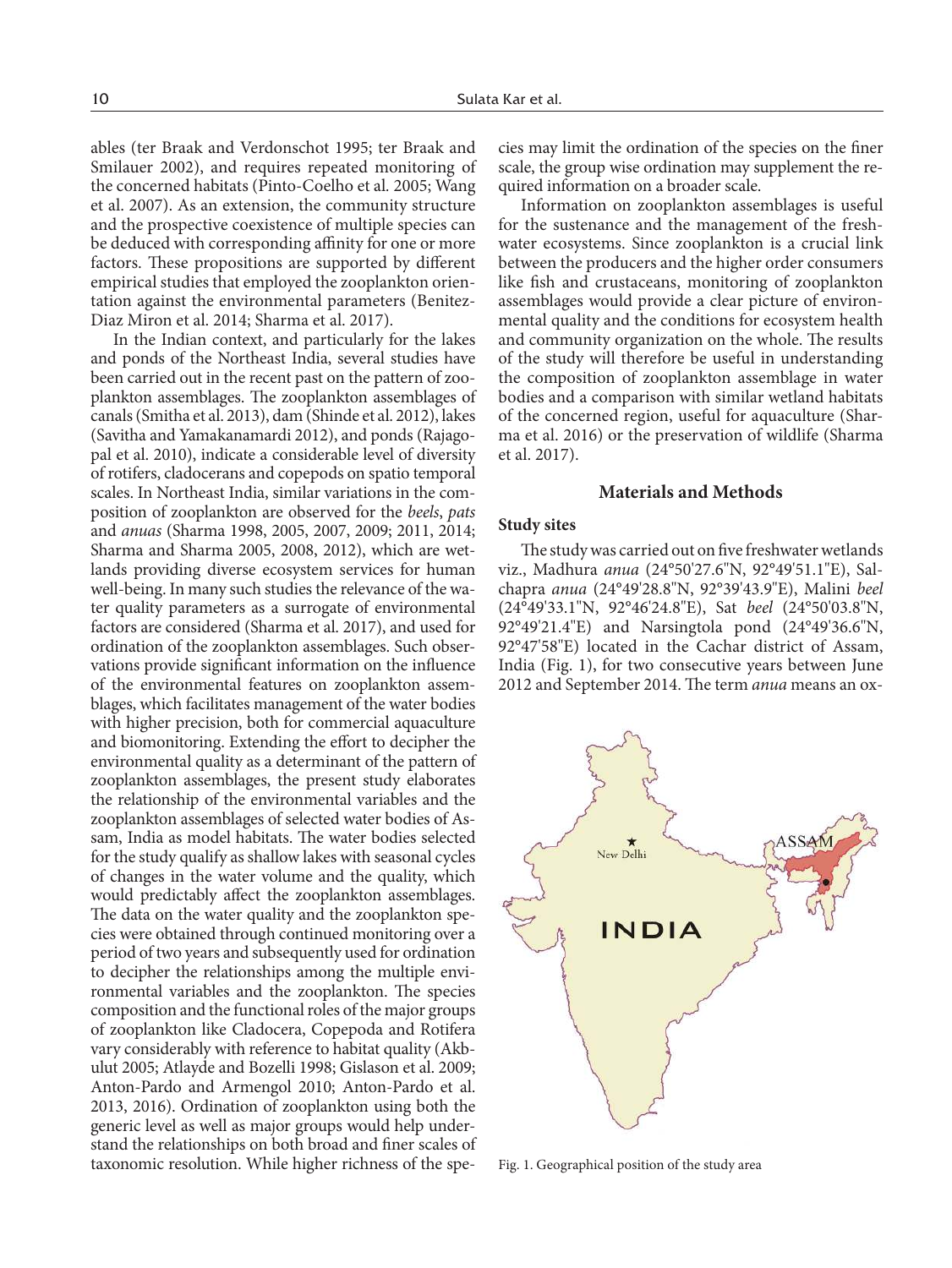bow lake, while a beel is a billabong or a lake-like wetland, as an extension of the Barak river of Assam, India. The distance of Madhura anua (MA), Salchapra anua (SA), Sat beel (SB) and Malini beel (MB) respectively is 12 km, 25 km, 8 km and 6 km from the central location.

## **Zooplankton collection**

Plankton samples were collected using a 125  $\mu$ m mesh size conical plankton net with a diameter of 30 cm. The mesh size was estimated by following the count of the number of holes found in a linear inch of the plankton sampling net. A portion of the net was placed under the binocular and the number of the holes per inch was counted followed by a calculation of the mesh size in terms of microns, which was 125  $\mu$ m (Nash 1997). The size of the mesh enabled collections of the mesozooplankton and macrozooplankton from the water bodies. Monthly sampling of the sites for collection of zooplankton was carried out for two years from June 2012 to September 2014 following the standard methods by Edmondson (1959), Michael and Sharma (1988) and APHA (2005). The plankton net was used for hauling from the surface and water column at varying depths between 20 and 60 cm. For a particular collection, the plankton net was hauled from the bank for a distance of between 5 to 10 m from the bank. In the course of pulling the net through the water column, an even force was applied to provide a smooth flow of water through the net. A repeat of at least three hauls from three separate points of the investigated water body was undertaken for a particular sample. The collected zooplankton were filtered and the samples were transferred into a sample tube (Tarsons<sup>\*</sup>100ml) and fixed in Lugol' s solution for further study. Quantification of the zooplankton in the samples was estimated using the Sedgwick-Rafter counting chamber under the required magnification ( $\times$ 10 initially, followed by  $\times$ 40). Identification of zooplankton was done following the standard literature by Edmondson (1959), Battish (1992) and Sharma and Sharma (2008).

#### **Analysis of water quality parameters**

During the collection of zooplankton analysis of some physico-chemical parameters of water from the same wetlands were conducted. Parameters such as water temperature, pH, dissolved oxygen, free  $\mathrm{CO}_2$  were measured on the spot using a thermometer, a portable calibrated pH meter and DO and  $FCO<sub>2</sub>$  following standard methods of APHA (2005). For total alkalinity, turbidity, specific conductivity, hardness, phosphate, nitrate, potassium, calcium and magnesium of water, the collected water samples were brought to the laboratory and were estimated following standard methods of APHA (2005).

## **Statistical Analysis**

A total of 530 samples from five freshwater wetlands were considered for this study. Data on the relative abundance of the species and the groups (Cladocera, Copepoda and Rotifera) were taken separately for each of the samples. A separate ratio of the Crustacea and Rotifera and the Copepoda and Rotifera was deduced from the relative abundance for each of the samples, to compare the group specific contributions to the zooplankton community (Ejsmont-Karabin and Karabin 2013). Data on the abundance of zooplankton and physico-chemical parameters were subjected to bivariate and multivariate analysis (Manly 1994; Legendre and Legendre 1998; Zar 1999). The correlation coefficients between the three major groups of zooplankton and the water quality features were deduced followed by a cluster analysis (CA). On the basis of the relative abundance of the zooplankton taxa, the CA were performed to portray the structure of the zooplankton community observed in the wetlands. The species and water quality (environment) data were used for the Canonical Correspondence Analysis (CCA) (ter Braak 1987; ter Braak and Verdonschot 1995; ter Braak and Smilauer 2002) used to comment on the species environment relationship. In the ordination diagram (a biplot), the environmental variables are represented as arrows and the zooplankton as scattered points in the ordination space. The direction of maximum change of an environmental variable in respect to the ordination axes are specified by the points of the arrow, while the length of the arrow indicates the rate of change in the corresponding direction. The length of the arrow of an environmental variable is proportional to the strength of correlations with the ordination axes, and thus with the pattern of community variations shown in the ordination (ter Braak 1987; ter Braak and Verdonschot 1995). The direction of an environmental arrow can be viewed as an axis allowing the projection of the species points in order of the zooplankton group rank in terms of weighted averages in the context of that environmental variable (ter Braak 1987). Two levels of analysis were carried out using CCA, one using the genera as the response variables and in another, the species richness, diversity index and genera as the response variables. Since many of the genera showed similarity in the response against the environmental variables, the levels of the resolution remained low. A supplementary analysis using the major groups of the zooplankton as the response variables was carried out. The experimental design, the objectives and the outline of the work are elaborated in Figure 2. All the statistical analyses (Manly 1994; Legendre and Legendre 1998; Zar 1999) were carried out using XL STAT software (Addinsoft 2010), CANOCO 4.5 for Windows (ter Braak 1987), PAST (Hammer et al. 2001).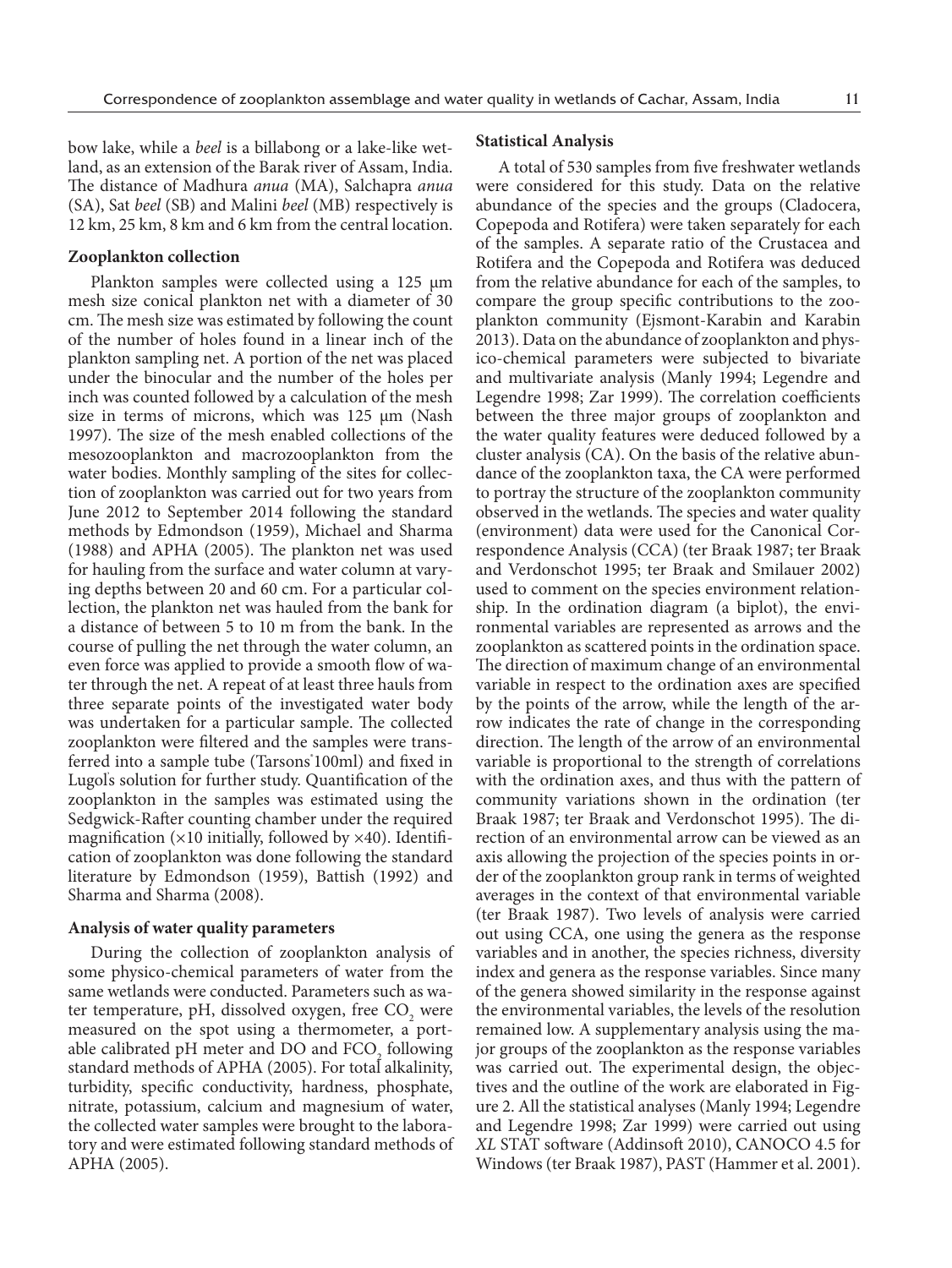

Fig. 2. Outline of work carried out (steps 1 through 5) to assess the abundance of zooplankton in relation to the environmental parameters in selected freshwater shallow water bodies of the Cachar district, Assam, India

## **Results**

In course of sampling the selected wetlands, representatives of 46 different genera of zooplankton were encountered in varying numbers in each sample. Individuals of the genus Brachionus dominated in numerical abundance while individuals of the genus Beauchampiella was least represented (Table 1). Corresponding variations in the water quality parameters were also observed in the wetlands selected for the study (Table 2). In each sample the mean representation of rotifers was 47.63 followed by cladocerans 27.78 and copepods 19.36 ind.  $cm^{-3}$  of water (Fig. 3). The relative abundance of the three groups of zooplankton exhibited strong significant correlations with selected water quality parameters (Table 3), indicating that the relative abundance of the groups was highly influenced by the habitat conditions. The diversity index (Shannon-Weiner diversity index) value remained between 3.06 and 3.24 (mean 3.15  $\pm 0.06$ ) with the species richness between 29 and 46 (mean  $42.29 \pm 3.75$ ), both showing significant correlations with selected water quality parameters. The ratio of abundance of crustacean zooplankton (Copepoda and Cladocera) and rotifer (Rotifera) zooplankton was expressed in two ways: the CRUST/ROT ratio remained between 0.304 and 2.143 (mean  $1.032 \pm 0.298$ ) and the COP/ROT ratio remaining between 0.154 and 1.143 (mean 0.423 ±0.126) in samples with significant correlations with species richness and the diversity index (H'). Using the agglomerative hierarchical clustering method, based on the similarity (Pearson correlation coefficient) of relative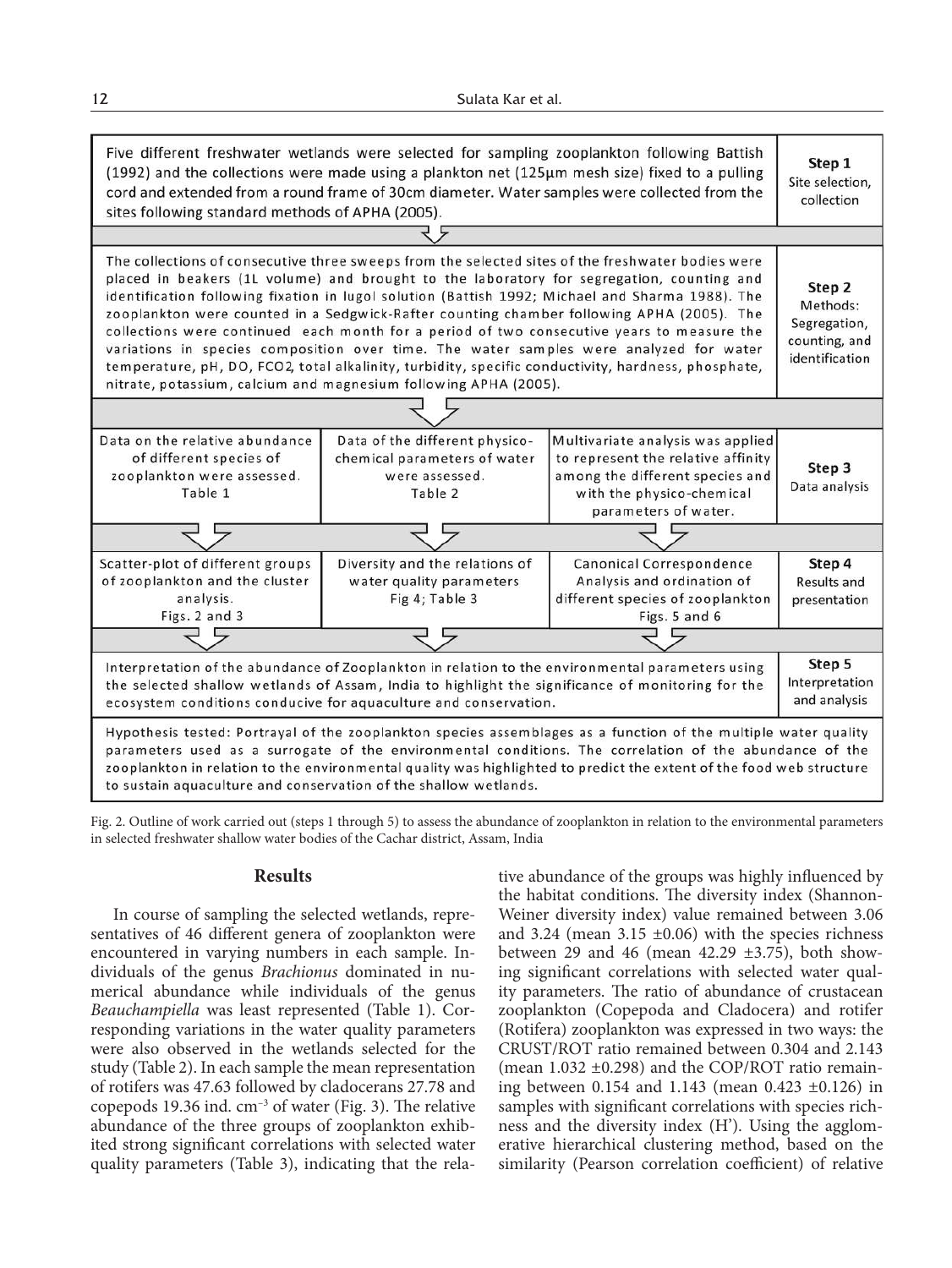Table 1. Relative abundance (mean ±SE) of the individual zooplankton species observed in all five studied water bodies of Cachar, Assam, India. Data obtained from observations conducted in two consecutive years (2012–2014) with weekly sampling intervals (number of samplings N = 530). Acronyms used for zooplankton species the same as those used in the figures. Explanation: CLA – Cladocera; COP – Copepoda; OST – Ostracoda; ROT – Rotifera

| Species                     | Acronym     | Mean±SE          | Group      | <b>Species</b>              | Acronym     | Mean±SE           | Group      |
|-----------------------------|-------------|------------------|------------|-----------------------------|-------------|-------------------|------------|
| <b>Brachionus forficula</b> | <b>BRA</b>  | 13.817±0.26      | <b>ROT</b> | Colurella sp.               | COL         | $0.991 \pm 0.09$  | <b>ROT</b> |
| Mesocyclops leuckarti       | <b>MES</b>  | $9.830 + 0.16$   | COP        | Lepadella sp.               | LEP         | $0.698 + 0.05$    | <b>ROT</b> |
| Testudinella brevicaudata   | <b>TES</b>  | $9.357 \pm 0.26$ | <b>ROT</b> | Macrothrix sp.              | <b>MAC</b>  | $0.694 \pm 0.04$  | <b>CLA</b> |
| Diaphanosoma excisum        | <b>DIA</b>  | 8.543±0.25       | <b>CLA</b> | Cypris sp.                  | <b>CYP</b>  | $0.599 + 0.03$    | OST        |
| Moina micrura               | <b>MOI</b>  | $6.815 \pm 0.24$ | <b>CLA</b> | Scaridium longicaudum       | <b>SCAR</b> | $0.560 \pm 0.04$  | <b>ROT</b> |
| Neodiaptomus schamakeri     | <b>NEO</b>  | 4.556±0.17       | <b>COP</b> | Bosminopsis deitersi        | <b>BOSP</b> | $0.420 \pm 0.04$  | <b>CLA</b> |
| Asplanchna brightwelli      | <b>ASP</b>  | 4.017±0.12       | <b>ROT</b> | Horaella brehmi             | <b>HOR</b>  | $0.408 \pm 0.04$  | <b>ROT</b> |
| Chydorus sphaericus         | <b>CHY</b>  | $3.433 \pm 0.11$ | <b>CLA</b> | Scapholeberis kingi         | <b>SCA</b>  | $0.388 + 0.04$    | <b>CLA</b> |
| Heliodiaptomus contortus    | <b>HEL</b>  | $2.809 \pm 0.13$ | COP        | Simocephalus sp.            | <b>SIM</b>  | $0.331 \pm 0.04$  | <b>CLA</b> |
| Ascomorpha ovalis           | <b>ASC</b>  | 2.679±0.09       | <b>ROT</b> | Pompholyx sulcata           | <b>POM</b>  | $0.319 \pm 0.04$  | <b>ROT</b> |
| Lecane sp.                  | <b>LEC</b>  | $2.611 \pm 0.10$ | <b>ROT</b> | Rotaria sp.                 | <b>ROT</b>  | $0.216 \pm 0.03$  | <b>ROT</b> |
| Keratella sp.               | <b>KER</b>  | 2.446±0.08       | <b>ROT</b> | Macrochaetus sp.            | <b>MACR</b> | $0.212 \pm 0.02$  | <b>ROT</b> |
| Trichocerca sp.             | <b>TRI</b>  | 2.336±0.08       | <b>ROT</b> | Mytilina sp.                | <b>MYT</b>  | $0.176 \pm 0.02$  | <b>ROT</b> |
| Thermocyclops crassus       | <b>THE</b>  | 2.176±0.12       | COP        | Moinodaphnia macleayi       | <b>MOID</b> | $0.170 \pm 0.02$  | <b>CLA</b> |
| Ceriodaphnia cornuta        | <b>CER</b>  | 2.074±0.09       | <b>CLA</b> | Trochosphaera aequitorialis | <b>TRO</b>  | $0.168 + 0.02$    | <b>ROT</b> |
| Anuraeopsis fissa           | ANU         | $1.767 \pm 0.13$ | <b>ROT</b> | Daphnia sp.                 | <b>DAP</b>  | $0.112 \pm 0.02$  | <b>CLA</b> |
| Bosmina sp.                 | <b>BOS</b>  | 1.728±0.07       | <b>CLA</b> | Trichotria tetractis        | <b>TRIT</b> | $0.078 + 0.02$    | <b>ROT</b> |
| Filinia sp.                 | <b>FIL</b>  | $1.541 \pm 0.07$ | <b>ROT</b> | Euryalona sp.               | <b>EUR</b>  | $0.078 + 0.01$    | <b>CLA</b> |
| Alona sp.                   | <b>ALO</b>  | 1.217±0.06       | <b>CLA</b> | Platyias sp.                | <b>PLAY</b> | $0.023 \pm 0.01$  | <b>ROT</b> |
| Sida sp.                    | <b>SID</b>  | 1.216±0.06       | <b>CLA</b> | Polyarthra vulgaris         | POL         | $0.021 \pm 0.01$  | <b>ROT</b> |
| Cephalodella sp.            | <b>CEP</b>  | 1.070±0.07       | <b>ROT</b> | Conochilus unicornis        | <b>CON</b>  | $0.013 \pm 0.01$  | <b>ROT</b> |
| Plationus patulus           | <b>PLA</b>  | 1.059±0.07       | <b>ROT</b> | Dicranophoroides sp.        | <b>DIC</b>  | $0.009 \pm 0.004$ | <b>ROT</b> |
| Alonella sp.                | <b>ALON</b> | $1.019 \pm 0.08$ | <b>CLA</b> | Beauchampiella eudactylota  | <b>BEA</b>  | $0.002 \pm 0.002$ | <b>ROT</b> |

abundance of the zooplankton in the samples, a total of four groups respectively with 15, 29, 1 and 1 numbers of genera could be constituted. With the exception of the genera Dicranophoroides sp. and Rotaria sp. the rest of the 44 genera could be grouped under the two clusters with maximum proportional representations (Fig. 4). The diversity of the zooplankton and species richness in the samples exhibited considerable variations in

the samples and increased with the water temperature (Fig. 5). The ratio of crustacean to rotifer zooplankton showed significant positive correlations with the ln N and species richness (S) indicating that the richness of the cladocerans in the samples positively contributed to the overall diversity of the zooplankton (Table 4).

An ordination of the zooplankton against the background of the water quality parameters was made fol-

| conducted in two consecutive years (2012–2014) with weekly sampling intervals (number of samplings $N = 530$ )                         |
|----------------------------------------------------------------------------------------------------------------------------------------|
| Table 2. Water quality parameters (mean ±SE) of the five studied water bodies of Cachar, Assam, India. Data obtained from observations |

| <b>Parameters</b>                                           | Water body       |                  |                  |                  |                  |  |  |
|-------------------------------------------------------------|------------------|------------------|------------------|------------------|------------------|--|--|
|                                                             | Madhura anua     | Salchapra anua   | Sat beel         | Malni beel       | Narsingtola pond |  |  |
| Water temperature WaT [°C]                                  | $24.86 \pm 0.15$ | $21.86 \pm 0.18$ | $21.97 \pm 0.23$ | $24.19 \pm 0.19$ | $24.03 \pm 0.16$ |  |  |
| рH                                                          | $6.77 \pm 0.02$  | $6.75 \pm 0.02$  | $6.76 \pm 0.02$  | $6.7 \pm 0.02$   | $6.76 \pm 0.02$  |  |  |
| Dissolved oxygen DO [mg dm <sup>-3</sup> ]                  | $7.26 \pm 0.05$  | $7.2 \pm 0.05$   | $6.99 \pm 0.04$  | $7.12 \pm 0.05$  | $7.22 \pm 0.05$  |  |  |
| Free carbon dioxide FCO <sub>2</sub> [mg dm <sup>-3</sup> ] | $0.76 \pm 0.02$  | $0.74 \pm 0.02$  | $0.76 \pm 0.02$  | $0.74 \pm 0.02$  | $0.72 \pm 0.02$  |  |  |
| Total Alkalinity TA [mg dm <sup>-3</sup> ]                  | $57.51 \pm 0.2$  | $57.27 \pm 0.23$ | $57.57 \pm 0.19$ | $53.65 \pm 0.31$ | $57.03 \pm 0.21$ |  |  |
| <b>Turbidity TURB [NTU]</b>                                 | 89.11 ±0.13      | $86.37 \pm 0.33$ | 88.47 ±0.18      | 84.59 ±0.25      | 88.84 ±0.17      |  |  |
| Specific conductivity SPCON [µS cm <sup>-1</sup> ]          | 153.49 ±0.66     | 129.08 ±0.54     | 157.78 ±0.45     | $145.61 \pm 0.9$ | 147.73 ±0.74     |  |  |
| Hardness HARD [mq dm <sup>-3</sup> ]                        | $69.2 \pm 0.09$  | 65.99 ±0.38      | 69.16 $±0.1$     | $67.8 \pm 0.31$  | $65.51 \pm 0.52$ |  |  |
| Phosphate PHOS [mg dm <sup>-3</sup> ]                       | $0.32 \pm 0.005$ | $0.30 \pm 0.004$ | $0.31 \pm 0.004$ | $0.3 \pm 0.003$  | $0.32 \pm 0.01$  |  |  |
| Nitrate NIT [mg dm <sup>-3</sup> ]                          | $0.39 + 0.003$   | $0.36 \pm 0.005$ | $0.39 + 0.004$   | $0.39 + 0.004$   | $0.38 + 0.003$   |  |  |
| Potassium POT [mg dm <sup>-3</sup> ]                        | $6.86 \pm 0.02$  | $6.86 \pm 0.06$  | $6.87 \pm 0.03$  | $6.95 \pm 0.04$  | $6.53 \pm 0.04$  |  |  |
| Calcium CAL [mg dm <sup>-3</sup> ]                          | $30.14 \pm 0.38$ | $30.60 + 0.35$   | $30.86 \pm 0.35$ | $22.25 \pm 0.43$ | $27.27 \pm 0.12$ |  |  |
| Magnesium MAG [mg dm <sup>-3</sup> ]                        | $21.82 \pm 0.18$ | $21.64 \pm 0.14$ | $22.98 \pm 0.16$ | $24.98 + 0.13$   | $24.74 \pm 0.11$ |  |  |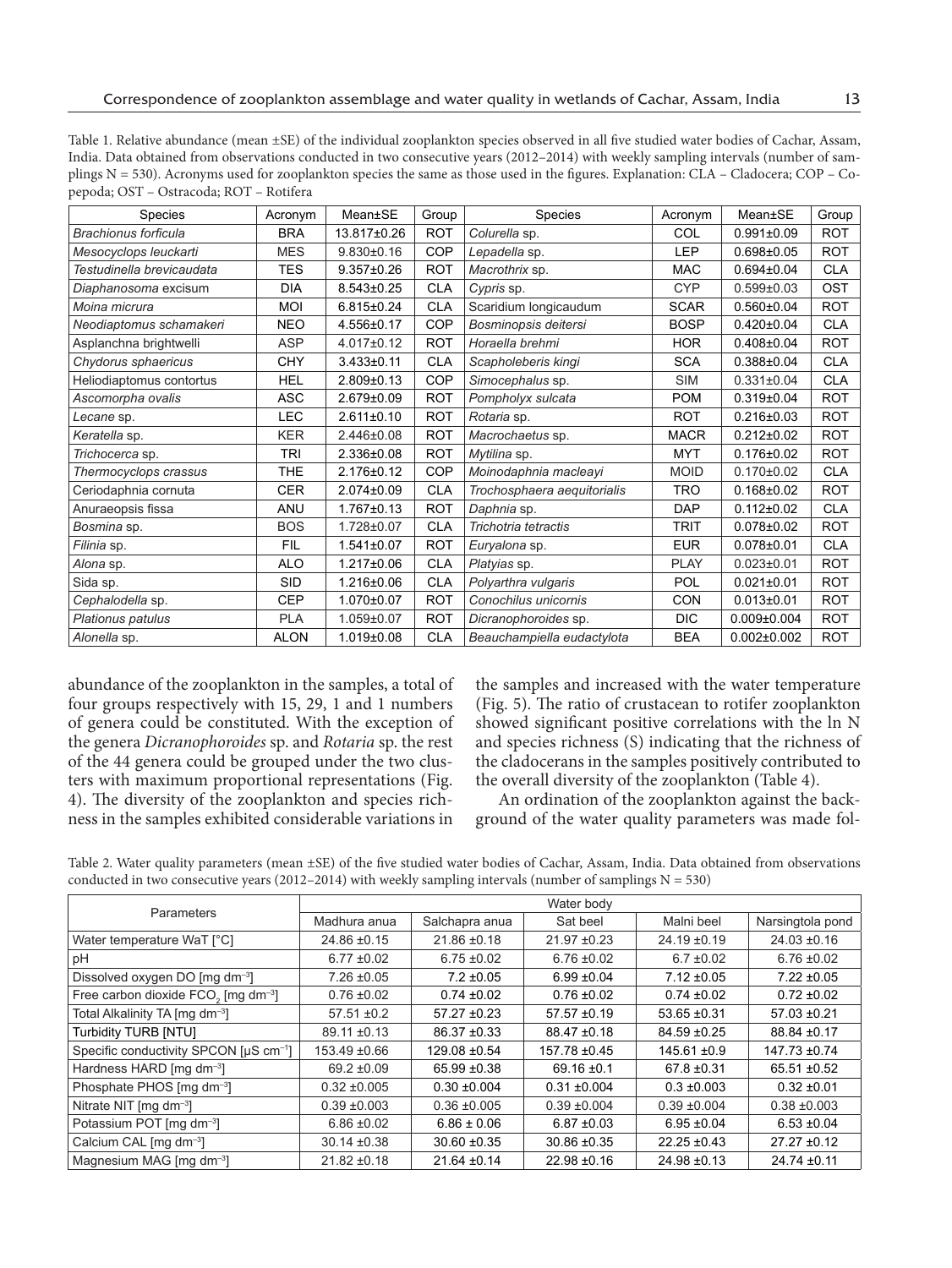

Fig. 3. Scatter plot representing the relative abundance of three major groups of zooplankton observed in the studied water bodies of Cachar, Assam, India. The circles represent the mean, while the horizontal lines the median values

lowing the canonical correspondence analysis. Initial results of the detrended correspondence analysis showed that the mean values of the water quality parameters were more than twice the standard deviations and thus CCA application was justified. The four canonical axes explained 92% of the species-environmen-

Table 3. Pearson correlation coefficients between abundance of major zooplankton groups (Cladocera, Copepoda, Rotifera), species richness (S) and Shannon-Wiener diversity index (H') and the water quality parameters in five water bodies of Cachar, Assam, India. Values given in bold indicate statistical significance at p < 0.001 level  $(N = 530)$ . Abbreviations of water quality parameters as in Table 2

| Variables        | Zooplankton abundance | H,                   | S        |          |          |  |
|------------------|-----------------------|----------------------|----------|----------|----------|--|
|                  | Cladocera             | Rotifera<br>Copepoda |          |          |          |  |
| WaT              | $-0.119$              | 0.009                | 0.073    | 0.466    | $-0.433$ |  |
| рH               | 0.124                 | 0.107                | 0.189    | 0.008    | 0.058    |  |
| DO               | 0.049                 | 0.117                | 0.090    | 0.162    | $-0.109$ |  |
| FCO <sub>2</sub> | $-0.063$              | 0.004                | 0.009    | 0.030    | $-0.043$ |  |
| TA               | 0.241                 | 0.289                | 0.308    | $-0.235$ | 0.209    |  |
| <b>TURB</b>      | 0.315                 | 0.401                | 0.421    | $-0.101$ | 0.088    |  |
| <b>SPCON</b>     | $-0.001$              | 0.407                | 0.423    | 0.063    | $-0.158$ |  |
| HARD             | $-0.091$              | 0.167                | 0.224    | 0.086    | $-0.194$ |  |
| PHOS             | 0.103                 | 0.101                | 0.207    | 0.012    | 0.013    |  |
| NIT              | 0.002                 | 0.062                | 0.163    | 0.101    | $-0.106$ |  |
| POT              | $-0.225$              | $-0.093$             | $-0.002$ | 0.058    | $-0.134$ |  |
| CAL              | 0.267                 | 0.246                | 0.299    | $-0.428$ | 0.272    |  |
| MAG              | $-0.074$              | $-0.207$             | -0.127   | 0.221    | 0.020    |  |

tal relationship, with the total inertia being 0.669 and the sum of all canonical eigenvalue being 0.172. The first two canonical axes represents 68.4%  $(\lambda_1 = 47.9\%)$ and  $\lambda_2$  =20.5%) of the weighted averages of the species with respect to the environmental variables. The eigenvalue of the first canonical axis ( $\lambda_1 = 0.082$ ) remained 2.34 times the second  $\lambda_2$  =0.035), with the test of significance for the first canonical axis yielding an F value of 68.989;  $P = 0.001$ ). The ordination of the zooplankton and the environmental variables is presented in the



Fig. 4. Results of the cluster analysis based on the relative abundance of the individual zooplankton taxa observed in samples taken from five investigated water bodies  $(N = 530)$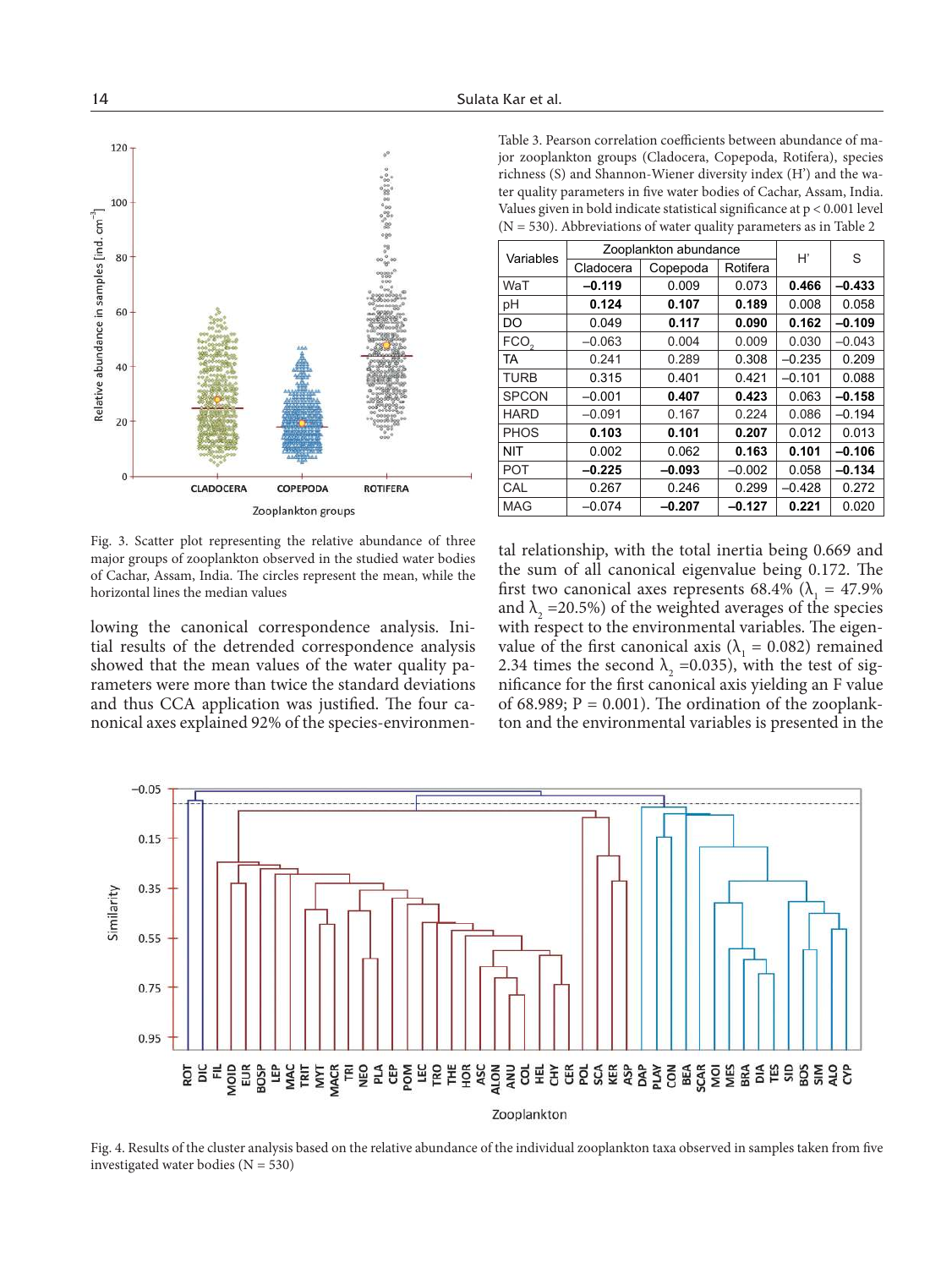

Fig. 5. Dependence of the Shannon-Wiener diversity index (H') and zooplankton species richness (S) from water temperature established for the studied water bodies

biplot (Fig. 6), where the length of the environmental variable turbidity (TUR) and potassium (POT) bear a stronger correlation with the ordination axes than rest of the environmental variables. Similarly, the environmental variables like nitrate, phosphate and pH bear least correlation with the ordination axes. The orienta-

Table 4. Pearson correlation matrix of zooplankton abundance parameters and indices. Values given in bold indicate statistical significance at p < 0.001 level. Explanation: N – total abundance, S – species richness, CLA – Cladocera abundance, COP – Copepoda abundance, ROT – Rotifera abundance, CRUST/ROT – Crustacea to Rotifera ratio, COP/ROT – Copepoda to Rotifera ratio

| Variables        | In $N$ | S                 | <b>CLA</b>                        | COP |                       | ROT CRUST/ROT |
|------------------|--------|-------------------|-----------------------------------|-----|-----------------------|---------------|
| S                | 0.880  |                   |                                   |     |                       |               |
| <b>CLA</b>       | 0.070  | 0.361             |                                   |     |                       |               |
| COP              |        | $-0.258$ $-0.038$ | 0.604                             |     |                       |               |
| <b>ROT</b>       |        |                   | $-0.304$ $-0.107$   0.535   0.786 |     |                       |               |
| <b>CRUST/ROT</b> | 0.260  | 0.365             |                                   |     | $0.488$ 0.104 - 0.327 |               |
| COP/ROT          | 0.036  |                   | $0.026$ -0.004   0.285   -0.304   |     |                       | 0.656         |

tion of the zooplankton against the environmental variables reflects that the water temperature and hardness remained significant determinants for the majority of the zooplankton groups included in the analysis. An additional CCA was conducted for species richness, diversity index, zooplankton abundance and selected water quality parameters. As shown in the biplot (Fig. 7), the rotifer and copepod abundances were linked with the nitrate, phosphate and hardness of the water samples while water temperature and the potassium content of the water were linked with the diversity indices and the species richness of the samples. The two canonical axes explained more than 97% of variations of the spe-



Fig. 6. Canonical correspondence analysis (CCA) biplot of the zooplankton species abundance against environmental variables in five water bodies of Cachar, Assam, India. The arrows represent the extent of the environmental variables while the triangles the zooplankton species. Acronyms used for zooplankton species the same as in Table 1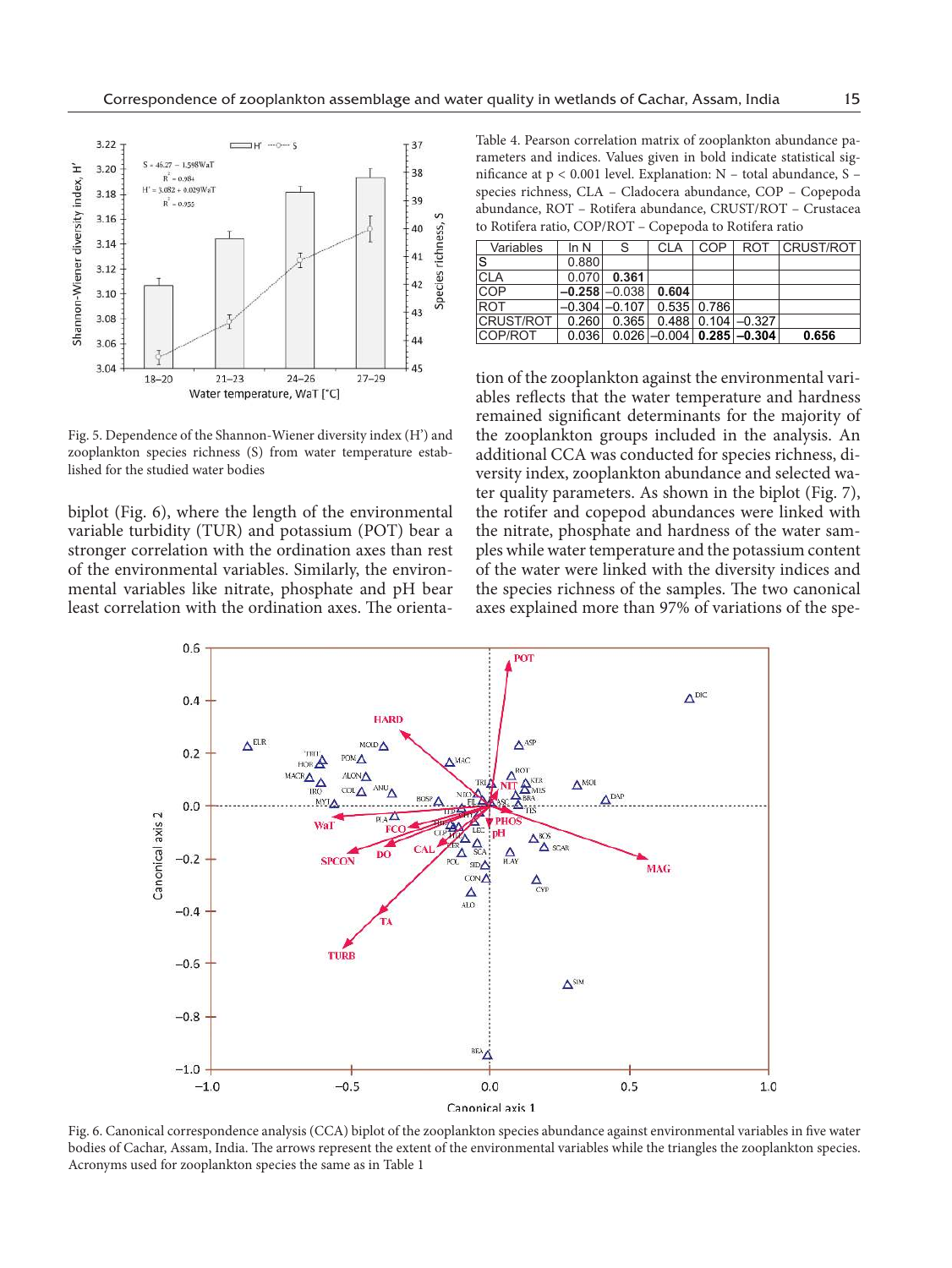

Canonical axis 1 (65.4%)

Fig. 7. Canonical correspondence analysis (CCA) biplot of the three zooplankton groups (Rotifera – ROT, Cladocera – CLA, Copepoda – COP), the Shannon-Weiner diversity index (H') and species richness (S) as dependent variables against selected water quality parameters strongly correlated with them

cies environment data with the eigen values being 0.009 and 0.004 respectively. Thus, the structural components of the zooplankton assemblages showed a considerable significant relationship with the water quality.

#### **Discussion**

In the present study, 46 different genera of zooplankton were reported of which Brachionus was dominant in terms of abundance while Beauchampiella were encountered in the least numbers. The ordination of the zooplankton against the environment variables shows a significant relationship with the temperature, alkalinity and hardness of the water. The abundance of the different groups of zooplankton relative to the water quality parameters have been documented in several studies around the world, including eutrophic lakes and ponds within reserve areas (Anton-Pardo et al. 2016). The correspondence of the water quality parameters and the zooplankton assemblages of the reserve areas in Manipur (Sharma and Sharma 2011; Sharma et al. 2017), Assam (Sharma and Sharma 2012; Gupta and Devi 2014) and Mizoram (Sharma and Pachuau 2013) have been carried out on the basis of such propositions. In the present instance the zooplankton composition appeared to be similar and comparable to these earlier findings. In comparison to the zooplankton species from the lake of Keibul Lamjao National Park, Manipur, the observed number of species in the present study was considerably higher (Sharma et al. 2016). In the Indian context, wetlands similar to those of the present instance, bear a comparable diversity of zooplankton. For example, 25 genera of zooplankton was observed in the Harsool-Savangi dam of Maharashtra, India (Shinde et al. 2012), and 51 genera of zooplankton were observed in a canal in Karnataka (Smitha et al. 2013). However, the relative abundance of the zooplankton is considerably low in these and other wetlands in comparison to the present study (Shinde et al. 2012; Ahmad et al. 2012; Smitha et al. 2013). Although rotifers dominated in most of the cases (Shinde et al. 2012; Ahmad et al. 2012; Smitha et al. 2013), the relative abundance was comparatively low compared to the present study. As observed in the present study, rotifers were represented as 48 ind. cm<sup>-3</sup>, cladocerans were represented as 28 ind. cm–3, and copepods were represented as 19 ind. cm–3. The relative abundance of these three groups remained considerably low as observed in other studies (Shinde et al. 2012; Ahmad et al. 2012; Smitha et al. 2013). In unit samples, the dominance of rotifers was observed followed by cladocerans and copepods, which is possibly a reflection that planktivorous fish are abundant and regulated the numbers (Pinto-Coelho et al. 2005), or the water bodies were in a eutrophic state. Among the rotifers, Rotaria and Dicranophoroides were substantially abundant in contrast to the rest of the zooplankton shown in the dendrogram (Fig. 4). When compared with the water quality parameters the abundance of the three groups of zooplankton was linked positively with turbidity, alkalinity, hardness, phosphate and the calcium contents, apart from the pH of the water bodies. The water temperature appeared to be a significant factor for the abundance of cladocerans, while the magnesium content and nitrate were significant factors for the rotifers in the samples. Such a pattern was also evident in several studies on the zooplankton abundance and water quality parameters observed in other parts of the world (Stemberger and Miller 1998; de Senerpont Domis et al. 2013; Joniak and Kuczynska-Kippen 2016; Burdis and Hirsch 2017).

As observed in the ordination of zooplankton against the water quality parameters, nitrate and pH appeared to be least important in shaping the plankton community while the water hardness, turbidity, specific conductivity and phosphate contents appeared to influence the community structure of the zooplankton significantly. Apparently, Bosmina was influenced by the phosphate content of the water at a higher degree in comparison to the turbidity or hardness of the water. However, zooplankton like Beauchampiella and Simocephalus did not exhibit a clear affinity towards the environmental quality, possibly reflecting more of a generalist nature. Overall, the ordination of the rotifers and the copepods remained different from the cladocerans (Fig. 7). The zooplankton composition observed in the present instance appeared to be similar to that of the ad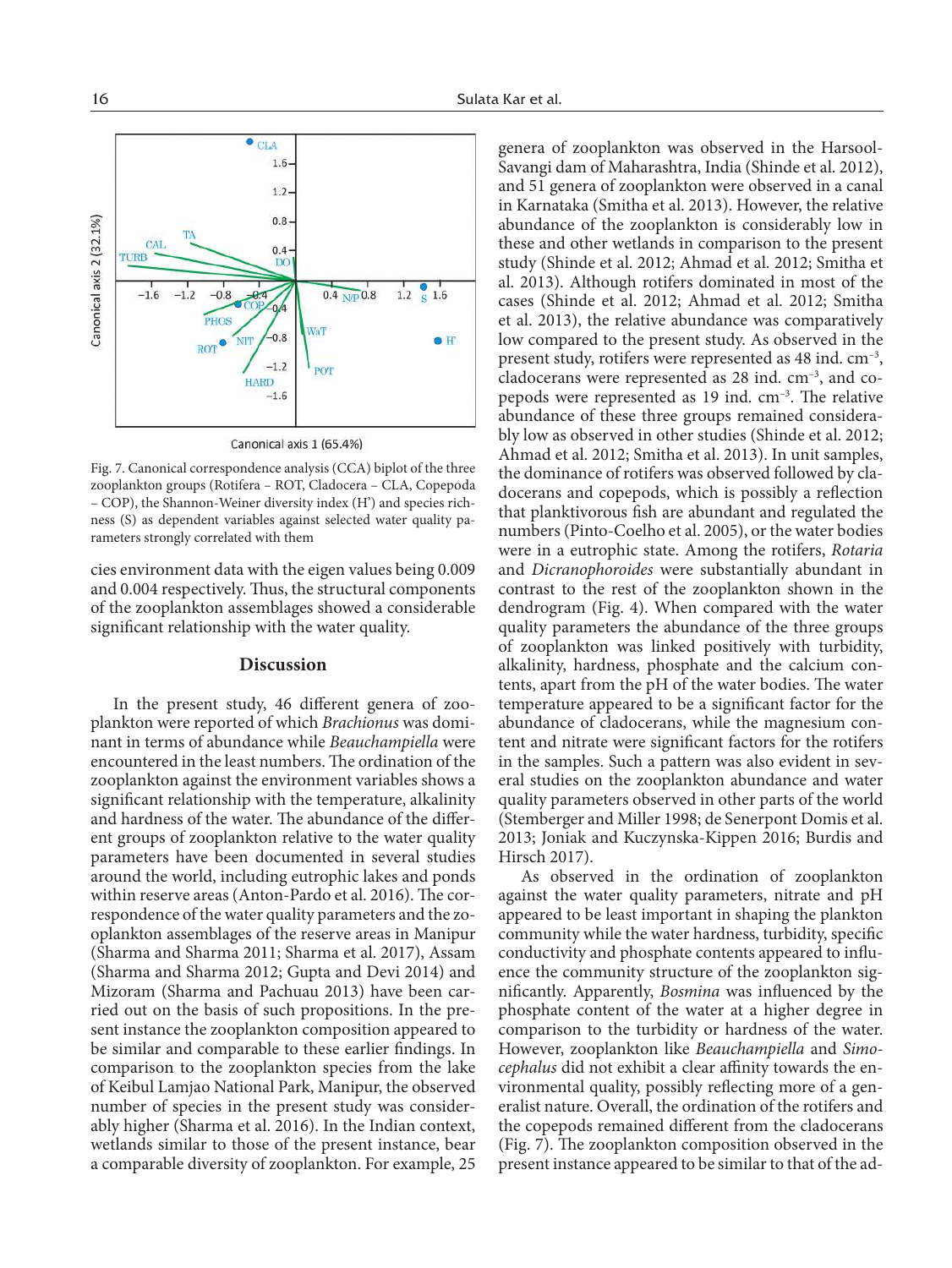joining regions of Meghalaya, Manipur and other parts of Northeast India (Sharma and Sharma 2011; Sharma and Sharma 2012; Sharma and Pachuau 2013; Gupta and Devi 2014; Sharma et al. 2016; Sharma et al. 2017). Perhaps the habitat conditions and the water quality parameters of the wetland in the investigated geographical area may remain different from those observed in Maharashtra and Tamilnadu (Rajagopal et al. 2010; Shinde et al. 2012). In addition to the geographical factors the differences in the zooplankton composition can be attributed to the water quality parameters like phosphate and nitrate contents, turbidity and temperature regime, as evident in studies of tropical lakes around the world (Burdis and Hirsch 2017). Compared to the temperate regions, in the lakes of tropical and subtropical regions, hydroperiod and temperature regime are considered as important drivers of zooplankton composition. Precipitation along with the temperature mediates the shift in zooplankton composition particularly in shallow tropical systems (de Senerpont Domis et al. 2013). Drought induced disturbances also increase the temporal variability in the zooplankton assemblages observed in floodplain wetlands (Simoes et al. 2013).

Among the nutrient factors of freshwater ecosystems, zooplankton assemblages are dependent on the gradient of the N/P ratio for rotifers while cladocerans prefer high P and copepods require high N (Stemberger and Miller 1998), this was also revealed in the present study and has been found to be the case for wetlands of similar geographical regions of India (Sharma et al. 2016; Sharma et al. 2017). In the present study the structure of the zooplankton assemblage is elaborated to highlight availability and variations in accordance with the water quality parameters. Apart from differences in the numerical abundance of the three groups of zooplankton, the richness aspects were found to vary considerably, concurrent with the water quality. The affinity of a particular zooplankton for an environmental factor was portrayed through the CCA, at two levels, comparable to findings from different water bodies in the same area (Gupta and Devi 2014; Sharma et al. 2016; Sharma et al. 2017). Using the results of the present study as a foundation, further monitoring of the concerned wetlands may be continued for assessing the ecosystem health and integrity of the aquatic community.

## **Acknowledgement**

The critical review of two anonymous reviewers in enhancing the quality of the manuscript is duly acknowledged. The authors thankfully acknowledge the Head, Department of Life Science and Bioinformatics, Assam Central University and the Head, Department of Zoology, University of Calcutta, Kolkata, for the facilities provided including DST-FIST, Department of Science and Technology, Government of India, UGC– DRS, SAP, University Grants Commission (UGC), India and Department of Biotechnology, Government of India. The financial assistance provided to SK and UD by UGC and RGNF, UGC to PD in carrying out this work is thankfully acknowledged.

#### **References**

- Addinsoft SARL, 2010, XLSTAT software ver.9.0 [Computer software], Addinsoft, Paris.
- Ahmad U., Parveen S., Mola H.R.A., Kabir H.A.,Ganai, A.H.,2012, Zooplankton population in relation to physico-chemical parameters of Lal Diggi pond in Aligarh, J. Environ. Biol. 33(6): 1015–1019.
- Akbulut N.E., 2005, The determination of relationship between zooplankton and abiotic factors using canonical correspondence analysis (CCA) in the Ova stream (Ankara/Turkey), Acta Hydrochim. Hydrobiol. 32(6): 434– 441.
- Anton-Pardo M., Armengol X., 2010, Zooplankton community from restored peridunal ponds in the Mediterranean region (L'Albufera Natural Park, Valencia, Spain), Limnetica 29(1): 133–144.
- Anton-Pardo M., Olmo C., Soria J.M., Armengol X., 2013, Effect of restoration on zooplankton community in a permanent interdunal pond, Ann. Limnol. – Int. J. Lim. 49: 97–106.
- Anton-Pardo M., Armengol X., Ortells R., 2016, Zooplankton biodiversity and community structure vary along spatiotemporal environmental gradients in restored peridunal ponds, J. Limnol. 75(1): 193–203.
- [APHA] American Public Health Association, 2005, Standard Methods for the Examination of water and wastewater, APHA-AWWA, Washington, 2605 pp.
- Atlayde J.L., Bozelli R.L., 1998, Assessing the indicator properties of zooplankton assemblages to disturbance gradients by canonical correspondence analysis, Can. J. Fish. Aquat. Sci. 55(8): 1789–1797.
- Battish S.K., 1992, Freshwater zooplankton of India, Oxford and IBH Publishing Co., New Delhi, 232 pp.
- Benitez-Diaz Miron M., Castellanos-Paez M.E., Garza-Mourino G., Ferrera-Guerrero M.J., Pagano, M., 2014, Spatiotemporal variations of zooplankton community in a shallow tropical brackish lagoon (Sontecomapan, Veracruz, Mexico), Zool. Stud. 53(1) art. 59: 1–18.
- Burdis R.M., Hirsch J.K., 2017, Crustacean zooplankton dynamics in a natural riverine lake, Upper Mississippi River, J. Freshw. Ecol. 32(1): 240–258.
- de Senerpont Domis L.N., Elser J.J., Gsell A.S., Huszar V.L.M., Ibelings B.W., Jeppesen E., Kosten S., Mooji W.M., Roland F., Sommer U., Donk E.V., Winder M., Lürling M., 2013, Plankton dynamics under different climatic conditions in space and time, Freshwater Biol. 58(3): 463–482.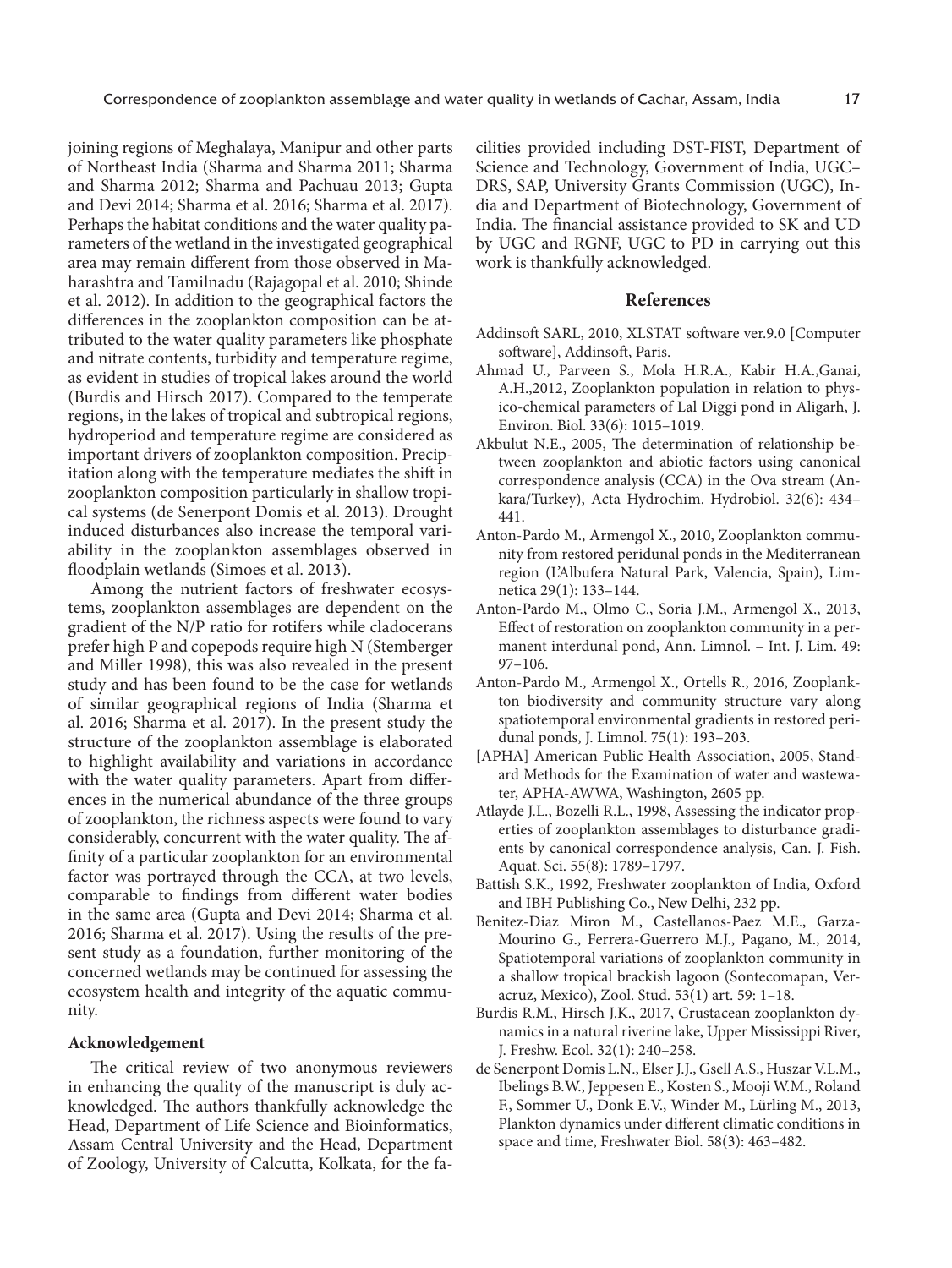- Edmondson W.T., 1959, Freshwater biology, John Wiley & Sons, New York, 1248 pp.
- Ejsmont-Karabin J., Karabin A., 2013, The suitability of the zooplankton as lake ecosystem indicators: crustacean trophic state index, Pol. J. Ecol. 61(3): 561–573.
- Gupta S., Devi S.S., 2014, Ecology of Baskandi Anua, an oxbow lake of South Assam, North East India, J. Environ. Biol. 35(6): 1101–1105.
- Guo N., Zhang M., Yu Y., Qian S., Li D., Kong F., 2009, Crustacean zooplankton communities in 13 lakes of Yunnan – Guizhon plateau: relationship between crustacean zooplankton biomass or size structure and trophic indicates after invasion by exotic fish, Ann. Limnol. – Int. J. Limnol. 45: 279–288.
- Gislason A., Petursdottir H., Astthorsson O.S., Gudmundsson K., Valdimarsson H., 2009, Inter-annual variability in abundance and community structure of zooplankton south and north of Iceland in relation to environmental conditions in spring 1990–2007, J. Plankton Res. 31(5): 541–551.
- Hammer O., Harper D.A.T., Ryan P.D., 2001, PAST: Paleontological statistics software package for education and data analysis, Palaeontol. Electron. 4(1): 1–9.
- Havens K.E., Beaver J.R., 2011, Body size versus taxonomy in relating crustacean zooplankton communities to water quality in lakes, Inland Waters 1(2): 107–112.
- Joniak T., Kuczynska-Kippen N., 2016, Habitat features and zooplankton community structure of oxbows in the limnophase: reference to transitional phase between flooding and stabilization, Limnetica 35(1): 37–48.
- Legendre P., Legendre L., 1998, Numerical ecology, Elsevier, Amsterdam, 853 pp.
- Manly B.F.J., 1994, Multivariate statistical methods: A primer, Chapman and Hall, London-New York, 159 pp.
- Michael R.G., Sharma B.K., 1988, Fauna of India and adjacent countries: Indian Cladocera (Crustacea: Branchiopoda: Cladocera), Zoological Survey of India, Calcutta, 262 pp.
- Nash R.A., 1997, A relationship between screen opening and mesh size for standard sieves, Pharm. Dev. Technol. 2(2): 185–186.
- Pinto-Coelho R., Penel-Alloul B., Methot G., Havens K.E., 2005, Crustacean zooplankton in lakes and reservoirs of temperate and tropical regions: variations with trophic status, Can. J. Fish. Aquat. Sci. 62(2): 348–361.
- Pepin P., Johnson C.L., Harvey M., Casault B., Chasse J., Colbourne E.B., Galbraith P.S., Hebert D., Lazin G., Maillet G., Plourde S., Starr M., 2015, A multivariate evaluation of environmental effects on zooplankton community structure in the western North Atlantic, Progr. Oceanogr. 134: 197–220.
- Roy M., Nandi N. C., 2010, Effect of Insolation and Overhead Canopy on Macrozoobenthos of Tropical Freshwater Ponds, Russian J. Ecol. 41(5): 428–435.
- Rajagopal T.A., Thangamani S.P., Sevarkodiyone M.S., Archunan G., 2010, Zooplankton diversity and physico-

chemical conditions in three perennial ponds of Virudhunagar district, Tamilnadu, J. Environ. Biol. 31(3): 265–272.

- Savitha N., Yamakanamardi S.M., 2012, Studies on abundance of zooplanktons in lakes of Mysore, India, J. Environ. Biol. 33(6): 1079–1085.
- Sharma B.K., 1998, Freshwater Rotifers (Rotifera: Eurotatoria), Fauna of West Bengal. State Fauna Series 3(11): 341–461.
- Sharma B.K., 2005, Rotifer communities of floodplain lakes of the Brahmaputra basin of lower Assam (N.E. India): biodiversity, distribution and ecology, Hydrobiologia 533(1–3): 209–221.
- Sharma B.K., 2007, Notes on rare and interesting rotifers (Rotifera: Eurotatoria) from Loktak Lake, Manipur – A Ramsar site, Zoos' Print Journal 22(9): 2816–2820.
- Sharma B.K., 2009, Diversity of Rotifers (Rotifera: Eurotatoria) of Loktak lake, north-eastern India, Trop. Ecol. 50(2): 277–285.
- Sharma B.K., 2011, Zooplankton diversity of two floodplain lakes (pats) of Manipur, northeast India, Opusc. Zool. (Budapest) 42(2): 185–197.
- Sharma B.K., 2014, Rotifers (Rotifera: Eurotatoria) from wetlands of Majuli- the largest river island, the Brahmaputra river basin of upper Assam, northeast India, Check List 10(2): 292–298.
- Sharma B.K., Sharma S., 2005, Biodiversity of freshwater rotifers (Rotifera, Eurotatoria) from North-Eastern India, Mitt. Mus. Nat.kd. Berl., Zool. Reihe 81(1): 81–88.
- Sharma B.K., Sharma S., 2008, Zooplankton diversity in floodplain lakes of Assam, Rec. Zool. Surv. India, Occ. Paper No 290: 1–307.
- Sharma B.K., Sharma S., 2011, Zooplankton diversity of Loktak Lake, Manipur, India, J. Threat. Taxa 3(5): 1745–1755.
- Sharma B.K., Sharma S., 2012, Rotifera diversity of a floodplain lake of the Brahmaputra river basin of lower Assam, Northeast India, Opusc. Zool. (Budapest) 43(1): 67–77.
- Sharma B.K., Pachuau L., 2013, Zooplankton diversity of a sub-tropical reservoir of Mizoram, Northeast India, Opusc. Zool. (Budapest) 44(1): 47–60.
- Sharma R.C., Singh N., Chauhan A., 2016, The influence of physico-chemical parameters on phytoplankton distribution in a head water stream of Garhwal Himalayas: A case study, Egypt. J. Aquat. Res. 42(1): 11–21.
- Sharma A.S., Gupta S., Singh N.R., 2017, Zooplankton community of Keibul Lamjao National Park (KLNP) Manipur, India in relation to the physico-chemical variables of the water, Chin. J. Oceanol. Limnol. 35(3): 469–480.
- Shinde S.E., Pathan T.S., Sonawane D.L., 2012, Seasonal variations and biodiversity of zooplankton in Harsool-Savangi dam, Aurangabad, India, J. Environ. Biol. 33(4): 741–744.
- Simoes N.R., Lansac-Toha F.A., Bonecker C.C., 2013, Drought disturbances increase temporal variability of zooplankton community structure in floodplains, Int. Rev. Hydrobiol. 98(1): 24–33.